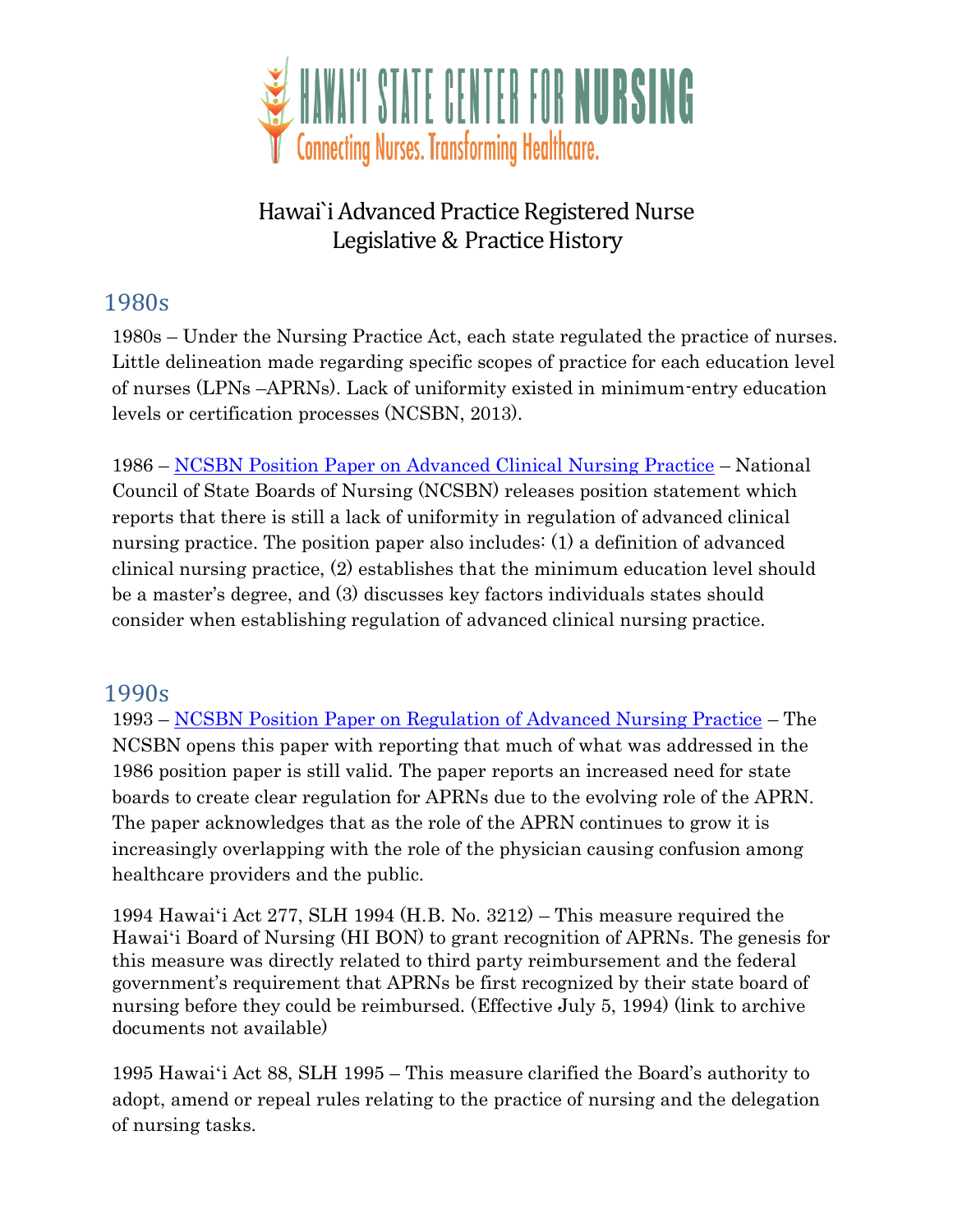

1996 Hawaiʻi Act 150 Section 4 – Appears in Hawaiʻi Revised Statutes (HRS) Chapter 457 -8.5 in list of Acts that have amended this section. (Effective June 12, 1996)

1998 Hawaiʻi Act 279, SLH 1998 – Repealed the provisions in Part XXXI of HRS §321, that require certified nurse midwives ("CNMs") to be licensed by the Hawaiʻi Department of Health. It also mandated that the CNMs be recognized as APRNs under HRS §457, HRS and required the HI BON to recognize qualified CNMs and APRNs. (Effective July 20, 1998)

## 2000s

2000 Hawaiʻi [Act 8, SLH 2000](http://www.capitol.hawaii.gov/session2000/acts/Act008_HB2463_HD1_.htm) (HB2463 HD1) – Requires applicants for advanced practice registered nurse (APRN) recognition to have an unencumbered APRN recognition or similar designation in all other states in which the nurse has a current and active recognition as an APRN. (Effective April 6, 2000)

2002 Hawaiʻi [Act 192, SLH 2002](http://www.capitol.hawaii.gov/Archives/measure_indiv_Archives.aspx?billtype=HB&billnumber=2065&year=2002) (HB2065 HD1 SD1 CD1) – Authorizes the board of nursing to grant prescriptive authority to APRNs and to designate formularies. This Act also established the Joint Formulary Advisory Committee ("JFAC") consisting of two pharmacists, three physicians and three APRNs. (Effective June 25, 2002)

2004 – [NCSBN Model Act](https://www.ncsbn.org/12_Model_Act_090512.pdf) – Adopted to set a guideline for individual states' boards of nursing to aid in state level nurse practice acts. Note: this document is revised annually – 2012 version is hyperlinked to this document.

2004 – [AACN Position Statement on the Practice Doctorate in Nursing](http://www.aacn.nche.edu/publications/position/DNPpositionstatement.pdf) recommends the doctorate of nursing become the terminal degree for APRNs by 2015.

2004 Hawaiʻi [Act 88, SLH 2004](http://www.capitol.hawaii.gov/session2004/lists/getstatus2.asp?billno=SB2899) [\(SB2899 SD2 HD1\)](http://www.capitol.hawaii.gov/session2004/bills/SB2899_hd1_.htm) – Clarifies licensure, renewal, and reporting requirements. Repeals obsolete provisions. Requires Board of Nursing to report on findings regarding the Commission on Foreign Nursing Schools and English proficiency examinations and their effect on nurse shortage and licensure. (Effective May 25, 2004)

2004 Hawai'i  $\text{Act}$  150, SLH 2004 [\(SB3085 SD2 HD2 CD1\)](http://www.capitol.hawaii.gov/session2004/bills/SB3085_cd1_.htm) – Removes the June 30, 2004, sunset date of Act 192, SLH 2002, which provides prescriptive authority for advanced practice registered nurses and requires that Hawaiʻi Department of Commerce and Consumer Affairs (HI DCCA) establish a Joint Formulary Advisory Committee. (Effective June 29, 2004)

Page 2 of 8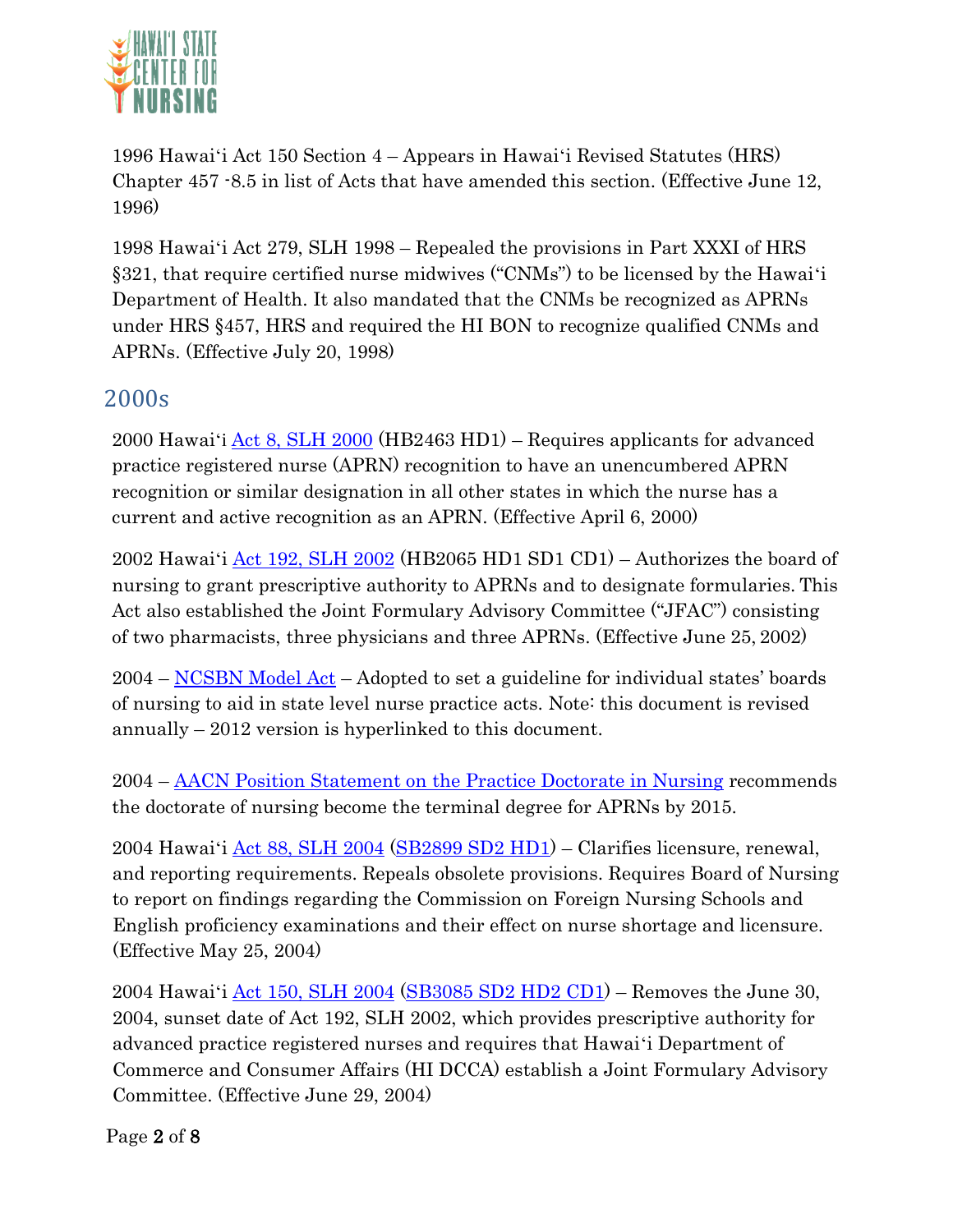

2005 Hawaiʻi [Act 30, SLH 2005](http://www.capitol.hawaii.gov/session2005/status/HB1118.asp) [\(HB 118\)](http://www.capitol.hawaii.gov/session2005/bills/HB1118_.htm) – Clarifies the law authorizing prescriptive authority to qualified advanced practice registered nurses. Amends HRS §457-8.6 by repealing the "collegial" working relationship to "The appropriate" working relationship. (Effective April 26, 2005)

2008 – [Consensus Model for APRN Regulation](https://www.ncsbn.org/Consensus_Model_for_APRN_Regulation_July_2008.pdf) – 48 Professional nursing and healthcare organizations endorse the Consensus Model for APRN Regulation which sets the standards for uniform APRN licensure, accreditation, certification, and education.

2009 Hawaiʻi [Act 169, SLH 2009](http://www.capitol.hawaii.gov/session2009/bills/GM788_.PDF) – Adopted by Hawaiʻi Legislature to clarify APRN practice and: (1) Recognize APRNs as primary care providers for insurance purposes. (2) Recognize APRNs with Global signature authority. This recognition authorized APRNs to sign documents pertaining to worker's compensation, department of education and human services verification and assessment forms, and all relevant documentation within APRN scope of practice. One important exception identified – APRNs not granted authority to sign or endorse certificates of disability to allow individuals with disabilities to be granted disabled parking privileges. (3) Transfer the authority on APRNs formulary to the Hawaiʻi Board of Nursing from the Hawaiʻi Medical Board. (Effective July 2, 2009)

### 2010s

2010 Hawai'i  $\text{Act } 57$ , SLH 2010 – Clarifies the scope of practice for APRNs. This important Act helped align Hawaiʻi's Nurse Practice Act with the recommendations set forth in the NCSBN's Model Act. Nurse leaders in Hawaiʻi had foresight to reference the NCSBN Model Act vs. include the specific language in the ACT, this allows for updates in Hawaiʻi's Nurse Practice Act as the NCSBN continues to modify the Model Act without further legislative changes. (Effective April 24, 2010)

2010 Hawaiʻi Administrative Rules (HAR) [§16-89-75 thru §16-89-97 Sub Chapter](http://hawaii.gov/dcca/pvl/har/har_89-c.pdf) [14](http://hawaii.gov/dcca/pvl/har/har_89-c.pdf) – HAR §16-89 revised to include: (1) clarification of APRN practice specialties into four roles (Nurse practitioner (NP), Certified registered nurse anesthetist (CRNA), Certified nurse-midwife (CNM), and Clinical nurse specialist (CNS). (2) Clarify requirements for recognition as an APRN. (3) Recognize national certifying body certifications. (4) Clarify requirements for renewal of recognition as anAPRN.

2011 Hawai'i  $\text{Act}$  110, SLH 2011 – Adopted by Hawai'i Legislature to: (1) Require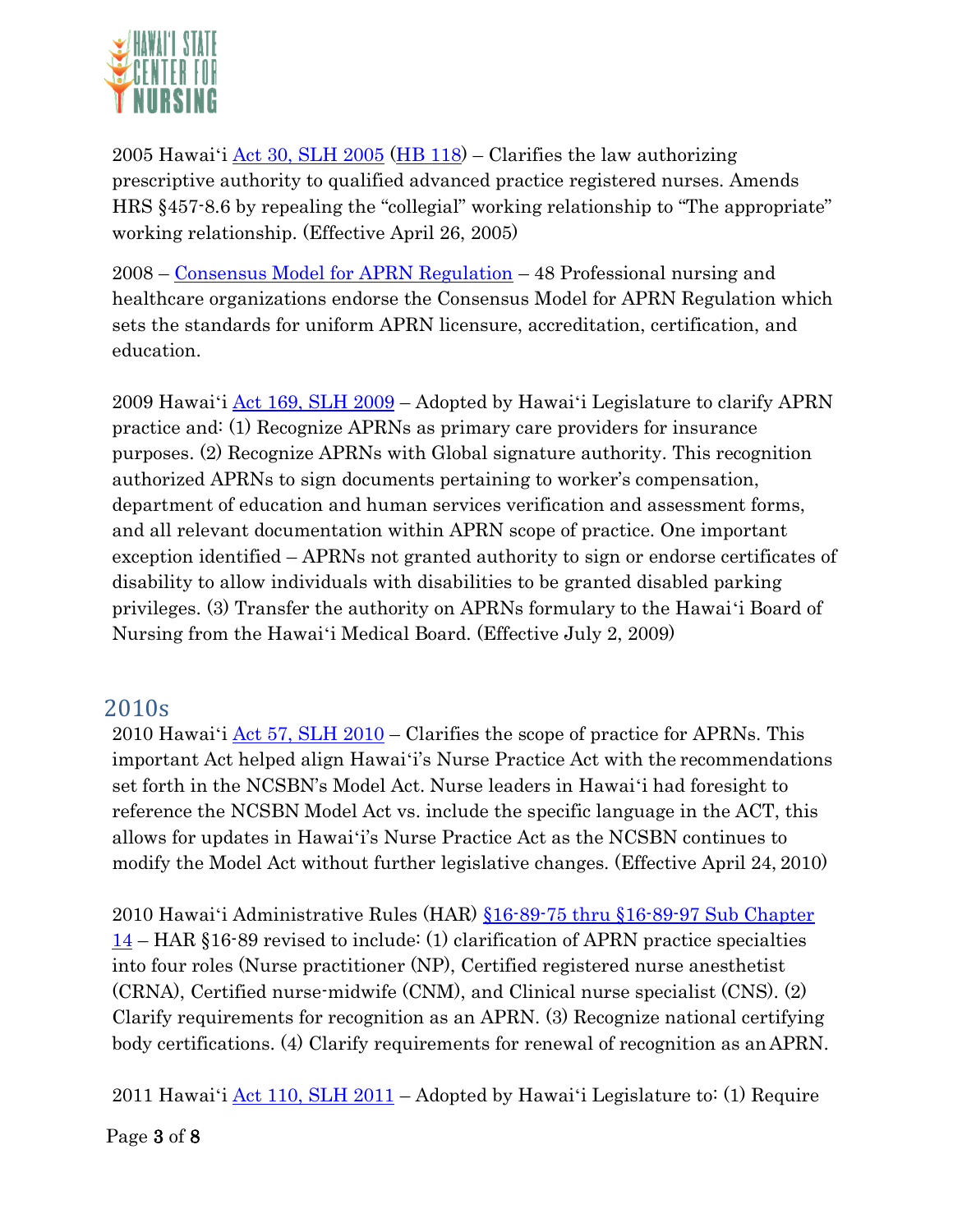

all Hawaiʻi hospitals to allow APRNs to practice the full scope of practice allowed under the Hawaiʻi Nurse Practice Act which includes serving as a primary care providers, (2) Grant APRN full prescriptive authority including prescribing controlled drugs (Schedule II-V), (3) Allow APRNs to dispense manufacturers' medication samples (including non-controlled and OTC medications; excludes controlled substances). (Effective June 14, 2011)

2011 – The University of Hawaiʻi responds to the AACN's recommendation to increase the level of education of APRNs by developing the first two doctor of nursing practice degree programs in the state. The Board of Regents (BOR) approved the programs in May, 2011.

2013 Hawaiʻi [Act 19, SLH 2013](http://capitol.hawaii.gov/Archives/measure_indiv_Archives.aspx?billtype=HB&billnumber=79&year=2013) [\(HB 79\)](http://www.capitol.hawaii.gov/session2013/Bills/HB79_.PDF) & [SB 198](http://www.capitol.hawaii.gov/session2013/bills/SB198_.pdf)– Existing legislature allows nurses prepared with a master's degree in nursing only to be eligible for recognition as an APRN. HB 79 and SB 198 call for an ACT to be adopted to change language regarding the required educational preparations of APRNs to include the doctor of nursing practice degrees. (Effective April 18, 2013)

2013 Hawai'i  $\text{Act}$  [232, SLH 2013](http://capitol.hawaii.gov/Archives/measure_indiv_Archives.aspx?billtype=SB&billnumber=44&year=2013) – Bill to add APRNs to the healthcare providers allowed to assess if an individual needs care and or treatment for mental health or substance abuse issues. Prior legislation limited authority to make this decision to physicians, physician assistants, and psychologists. (Effective June 27, 2013)

2013 Hawai'i  $\text{Act } 250$ , SLH 2013 – Allows healthcare providers in Hawai'i to provide partners of individuals who test positive for sexually transmitted infections (STIs) to be treated for these infections without prior medical evaluation. This bill specifically names APRNs among the healthcare providers to be grated this prescriptive authority. (Effective July 1, 2013)

2013 Hawaiʻi [SR 34, SD2](http://capitol.hawaii.gov/Archives/measure_indiv_Archives.aspx?billtype=SR&billnumber=34&year=2013) [SCR 66 S](http://www.capitol.hawaii.gov/session2013/bills/SCR66_SD2_.pdf)D2 & [HCR53 HD1](http://capitol.hawaii.gov/Archives/measure_indiv_Archives.aspx?billtype=HCR&billnumber=53&year=2013) – Request for the Hawaiʻi State Center For Nursing to convene a working group composed of various state agencies to identify barriers relating to the practice of APRNs. Hawaiʻi Legislature recognized that Hawaiʻi has passed several laws to increase APRNs' scope of practice, yet APRNs were still restricted due to State Department statutes with outdated provisions relating to APRN practice. SR 34 was adopted.

2013 United States [H.R.2986](http://beta.congress.gov/bill/113th/house-bill/2986/text?q=%7B%22search%22%3A%5B%22HR%202986%22%5D%7D) – 113th Congress: Protecting Access to Primary Care Act. Act to include primary care services provided by APRNs in the Medicare "payment rate floor."

Page 4 of 8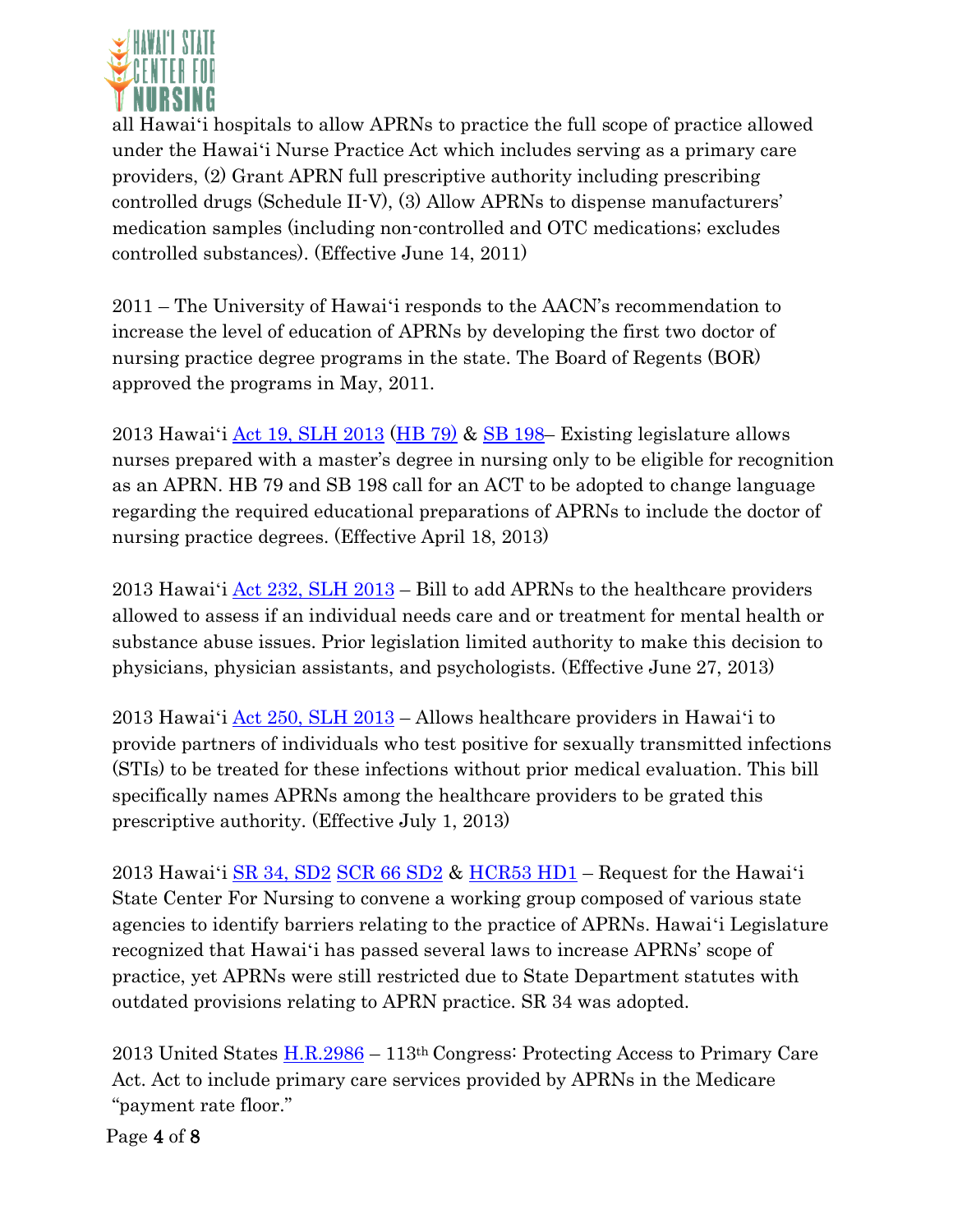

2013 United States  $S.1143 - 113$ <sup>th</sup> Congress: Protecting Access to Rural Therapy Services (PARTS) Act. Act that changed the Social Security Act to include APRNs in the practitioners authorized to supervise therapeutic hospital outpatient services

2013 United States  $S.1332 - 113$ <sup>th</sup> Congress: Home Health Care Planning Improvement Act. Act to amend title XVIII (Medicare) of the Social Security Actto include APRNs as providers eligible for reimbursement for home health services.

2014 Hawaiʻi [Act 045, SLH 2014](http://capitol.hawaii.gov/Archives/measure_indiv_Archives.aspx?billtype=SB&billnumber=2492&year=2014) – Amends various obsolete sections of the Hawaiʻi Revised Statutes by aligning them with Hawaiʻi legislation passed between 2009- 2011 by removing practice barriers to enable APRNs to practice to the fullest extent of their training and education. (Effective April 23, 2014)

2014 Hawai'i  $\text{Act}$  046, SLH 2014 – Replaces references to APRN recognition with APRN licensure to align Hawaii's law with NCSBN standards. Hawaiʻi became the 8th state in the Nation to meet the requirements of the NCSBN [APRN Consensus](https://m.ncsbn.org/4214.htm) [Model.](https://m.ncsbn.org/4214.htm) (Effective April 23, 2014)

2014 Hawai'i  $\text{Act } 062$ , SLH2014 – Amends the composition of the Hawai'i State Center for Nursing advisory board by decreasing the number of members on the center for nursing advisory board to nine; specifying the membership of the advisory board to better facilitate the center for nursing's mission; and clarifying term limits and appointments to the advisory board. Amends certain powers and duties of the advisory board. Aligns board membership with other boards of [The National Forum](http://nursingworkforcecenters.org/) [of Nursing Workforce Centers.](http://nursingworkforcecenters.org/) (Effective April 30, 2014)

2014 Hawaiʻi [Act 154, SLH 2014](http://capitol.hawaii.gov/Archives/measure_indiv_Archives.aspx?billtype=HB&billnumber=2052&year=2014) – Increases access to POLST by updating references from "physician orders for life-sustaining treatment" to "provider orders for life-sustaining treatment" throughout chapter 327K, HRS; expanding health care provider signatory authority to include advanced practice registered nurses; and correcting inconsistencies over terms used to describe who may sign a POLST form on behalf of a patient. (Effective July 1, 2014)

2014 Hawaiʻi [Act 159, SLH 2014](http://capitol.hawaii.gov/Archives/measure_indiv_Archives.aspx?billtype=SB&billnumber=2469&year=2014) – Requires reimbursement for services provided through telehealth to be equivalent to reimbursement for the same services provided via face-to-face contact between a health care provider and a patient.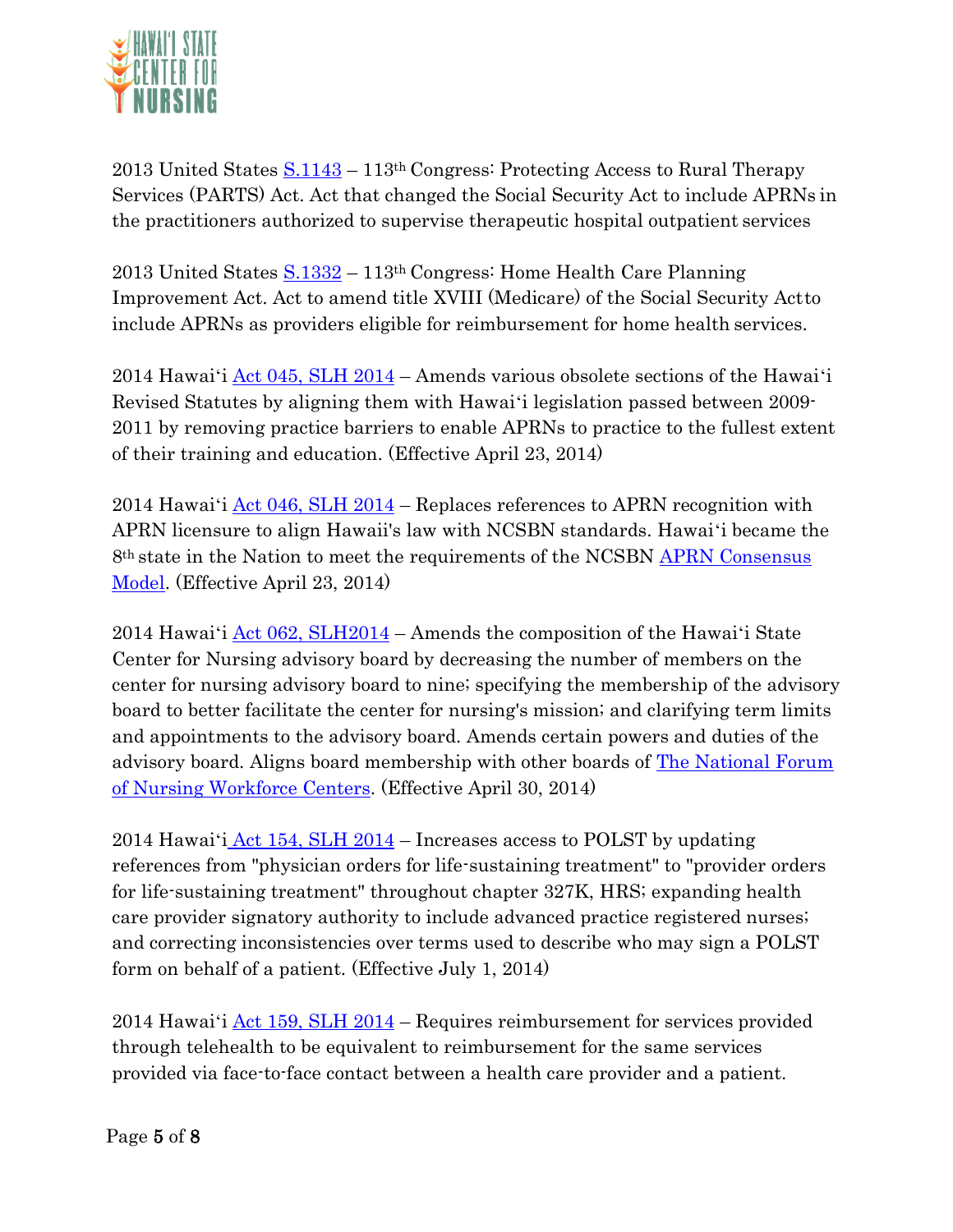

Clarifies that a health care provider of telehealth includes primary care providers, mental health providers, and oral health providers such as physicians and osteopathic physicians, advanced practice registered nurses, psychologists, and dentists. Amends references to "telemedicine" in the Hawaiʻi Revised Statutes to "telehealth" for consistency. (Effective June 30, 2014)

2015 Hawai'i  $\text{Act } 27$ , SLH 2015 – Clarifies the role of advanced practice registered nurses in HRS sections relating to emergency hospital admission and involuntary hospitalization. (Effective May 1, 2015)

2016 Hawaiʻi Act 18, SLH 2016 – Allows the Hawaiʻi BON to share nurse license information with Nursys. (Effective April 26, 2016)

2016 Hawai'i  $\text{Act } 92$ , SLH 2016 – Repeals the joint formulary advisory committee (JFAC) making the Hawaiʻi BON the sole authority to determine the formulary or exclusionary formulary for APRNs with prescriptive authority. (Effective June 21, 2016)

2016 Hawaiʻi [Act 97, SLH 2016](http://www.capitol.hawaii.gov/session2016/bills/GM1198_.PDF) – Requires submittal of electronic fingerprints for criminal history record checks from nurse licensure applicants and nurse licensure renewal applicants. Authorizes the Board of Nursing to conduct investigations of applicants for licensure, renewal, and reactivation, request criminal history records of qualified applicants, and request criminal history records of persons issued licenses. (Effective July 1, 2016)

2016 Hawai'i  $\text{Act}$  115, SLH 2016 – Requires every physician, osteopathic physician, physician assistant, advanced practice registered nurse, and naturopathic physician to provide the applicable licensing authority with a current electronic mail address when applying for or renewing a license. Restricts the permissible disclosure and use of electronic mail addresses by licensing authorities. Requires that laboratory data reported to the Department of Health regarding an individual affected by or suspected of being affected by a communicable or dangerous disease or condition include the individual's complete demographic information. (Effective July 1, 2016)

2016 Hawaiʻi [Act 183, SLH 2016](http://www.capitol.hawaii.gov/Archives/measure_indiv_Archives.aspx?billtype=SB&billnumber=2672&year=2016) – Amends and updates HRS statutes to clarify the role of APRNs with regards to their authority and participation in the health care system. Amends definitions in the statutes to conform to the duties and responsibilities of APRNs. (Effective July 1, 2016)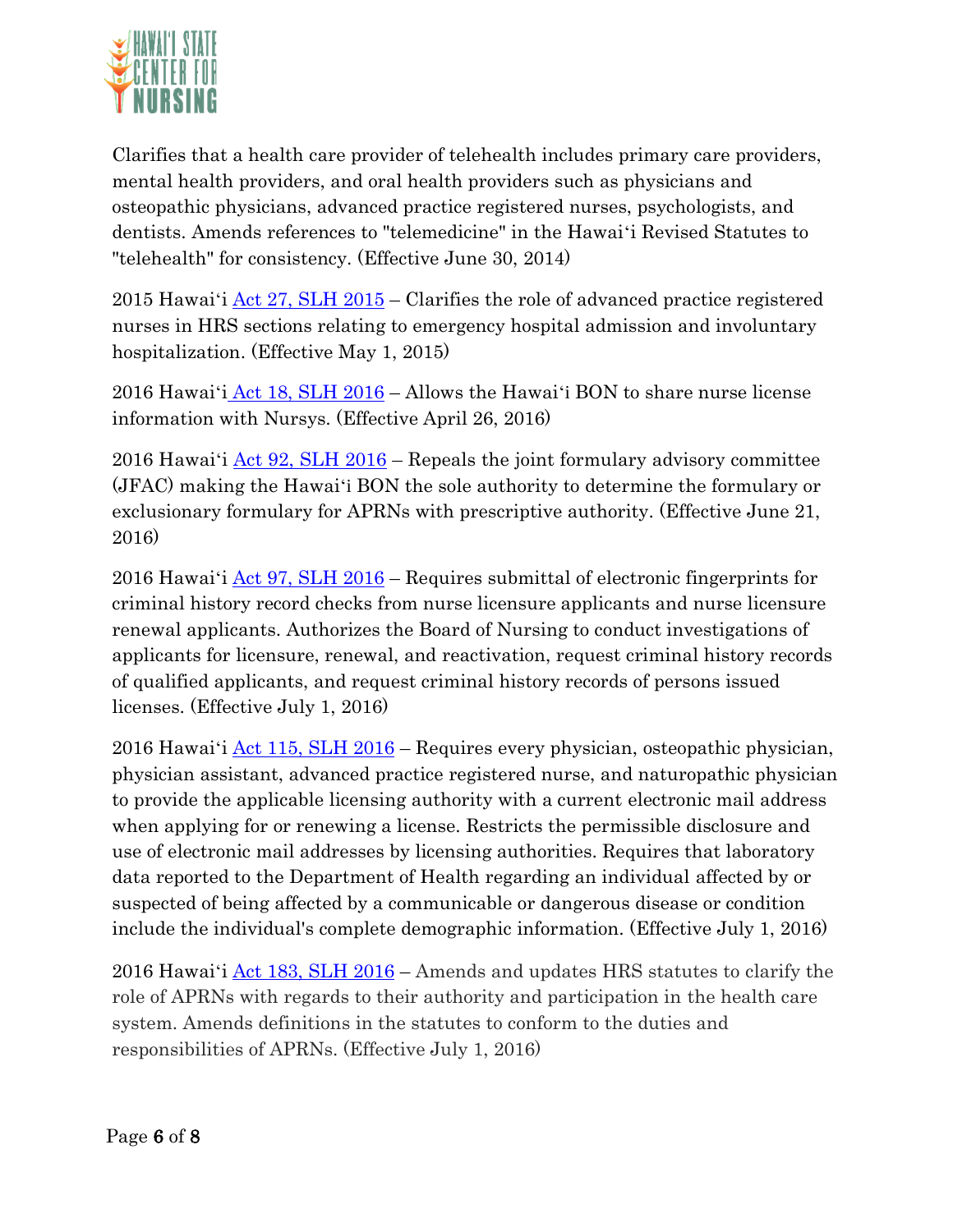

2016 Hawai`i  $\text{Act}$  218, SLH 2016 – Updates the Uniform Controlled Substances Act to make it consistent with amendments in federal controlled substances law. Clarifies existing definitions to be consistent with federal controlled substances law; and adds new definitions to allow the use of "delegates" by practitioners and pharmacists to access the electronic prescription accountability system. Requires all practitioners, except veterinarians, and pharmacies register to utilize the electronic prescription accountability system when they obtain a controlled substance registration. (Effective July 1, 2016)

2016 Hawai'i  $\text{Act}$  230, SLH 2016 – Provides that advanced practice registered nurses may certify patients for medical marijuana use. (Effective July 1, 2016)

2016 United States Code [Full Practice Authority for Veterans Administration to](https://www.va.gov/opa/pressrel/pressrelease.cfm?id=2847) [Advanced Practice Registered Nurses](https://www.va.gov/opa/pressrel/pressrelease.cfm?id=2847) – The Department of Veterans Affairs (VA) promulgated rules to amend the Code of Federal Regulations (CFR) to permit full practice authority to three roles of VA APRNs to practice to the full extent of their education, training, and certification, regardless of State restrictions, except for State statutes and laws regarding controlled substance prescriptions.

2017 Hawai'i  $\text{Act } 066$ , SLH 2017 – Requires prescribing healthcare providers to adopt and maintain policies for informed consent to opioid therapy in circumstances that carry elevated risk of dependency. Establishes limits for concurrent opioid and benzodiazepine prescriptions. Clarifies Board of Nursing authority to enforce compliance with Uniform Controlled Substances Act. (Effective July 1, 2017)

2017 Hawai'i <u>Act 088, SLH 2017</u> – Allows advanced practice registered nurses to offer care and mental health services relating to minors and patients in assisted community treatment programs similar to care and services offered by physicians and other health care service providers. (Effective July 5, 2017)

2017 Hawai'i <u>Act 153, SLH 2017</u> – Amends the definition of "physician" in workers' compensation law to include APRNs. (Effective July 10, 2017)

2018 Hawai'i  $\frac{\text{Act}}{\text{Act}}$  43, SLH 2018 – Allows APRNs, pharmacists, and physicians to receive income tax credits for acting as preceptors in volunteer-based supervised clinical training rotations provided to eligible students that enable the students to obtain an eligible healthcare professional degree or certificate. (Effective June 13, 2018)